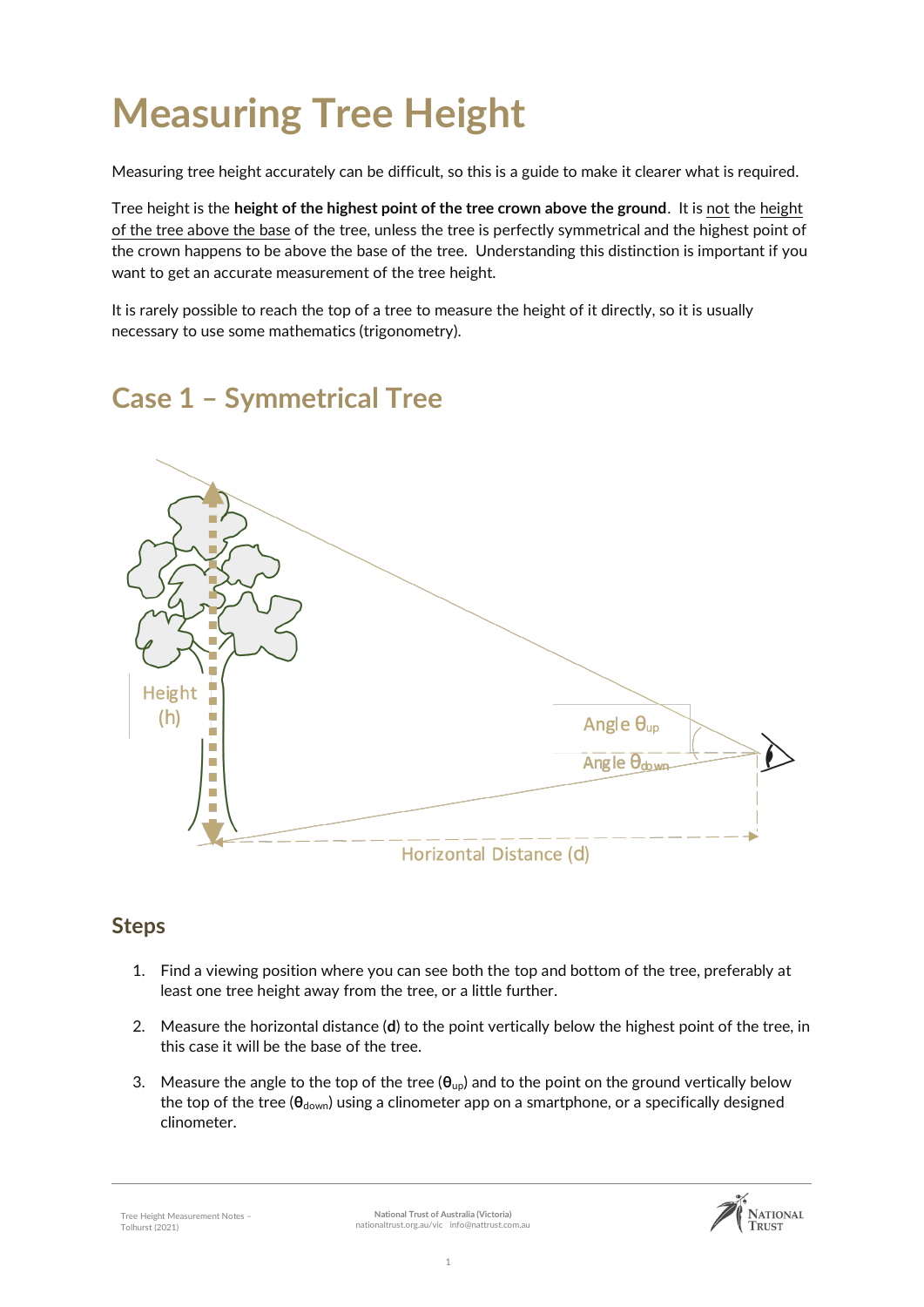4. Calculate the tree height using trigonometry. Again you could do this using a scientific calculator on a smartphone. Height (h) = d \* (tan  $θ_{up}$  + tan  $θ_{down}$ ) [Note: Don't add the angles together before taking the tan as this creates an error.]

If you don't have an instrument to measure the angle, you can use a diagonally folded piece of square paper. This will give you a 45 degree angle. Because tan 45 equals one, if you position yourself at a distance where looking along the top of the paper you line up with the top of the tree and at the same time the bottom of the paper lines up with the base of the tree, then, hey presto, your horizontal distance from the tree is approximately equal to the height of the tree.



### **Case 2 – Asymmetrical Tree**

#### **Steps**

- 1. Find a viewing position where you can see both the top and bottom of the tree, preferably at least one tree height away from the tree, or a little further.
- 2. Measure the horizontal distance **(d)** to the point vertically below the highest point of the tree, in this case it will **not** be the base of the tree but some distance away. It might take a while to locate this point on the ground, but it is important to do so. It is helpful to have a second person to stand at this point so that you can measure both the horizontal distance and bottom angle to that person.
- 3. Measure the angle to the top of the tree (**θ**up) and to the point on the ground vertically below the top of the tree (**θ**down) using a clinometer app on a smartphone, or a specifically designed clinometer.
- 4. Calculate the tree height using trigonometry. Again you could do this using a scientific calculator on a smartphone. Height **(h) = d \*** (tan **θ**up + tan **θ**down) [Note: Don't add the angles together before taking the tan as this creates an error.]

Tree Height Measurement Notes – Tolhurst (2021)

**National Trust of Australia (Victoria)** nationaltrust.org.au/vic info@nattrust.com.au

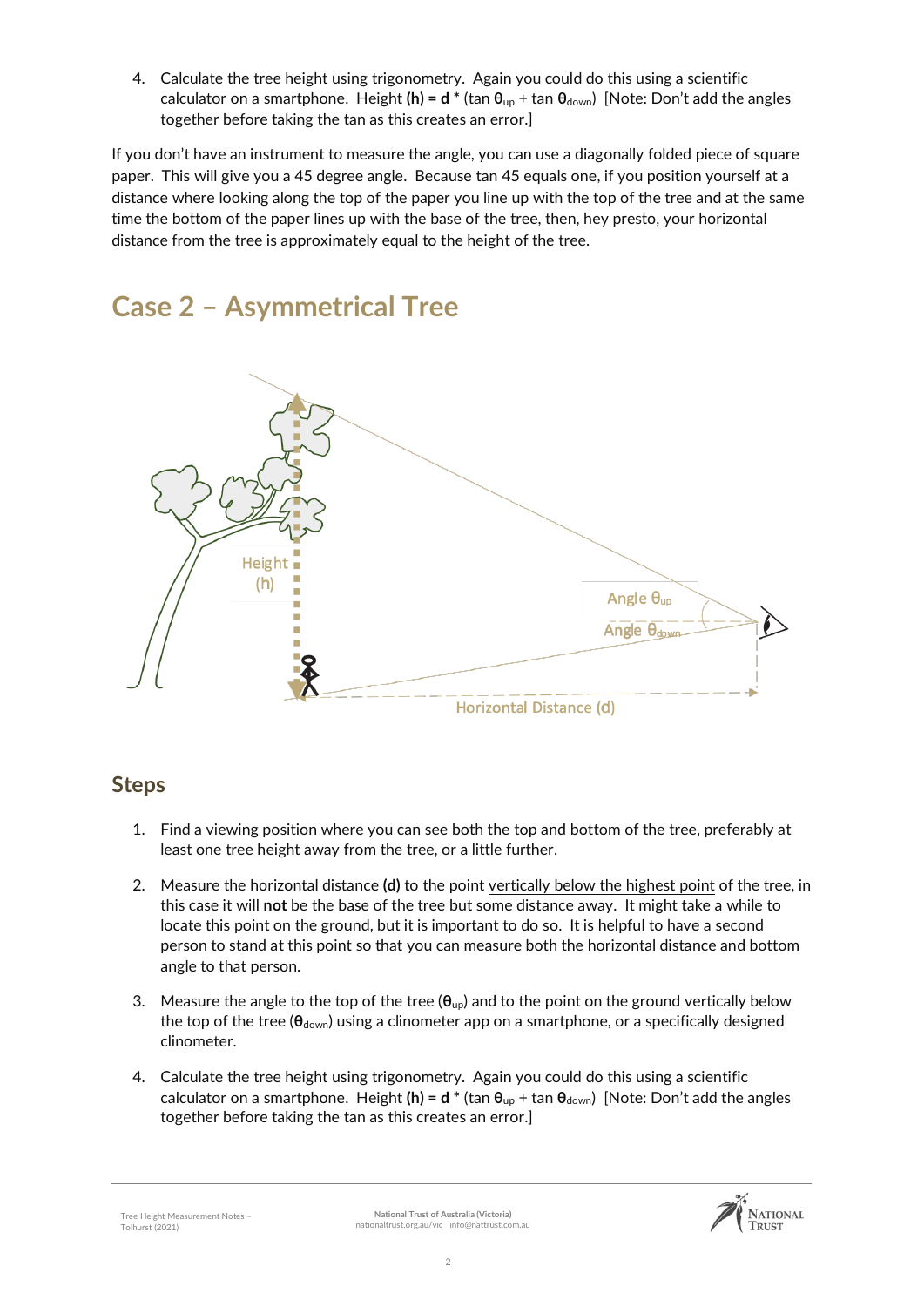- It is usually easier to do this with two people, one standing directly below the highest point of the tree and one taking the measurement.
- If the ground is sloping, it is usually easier to measure a tree looking downslope as this gives you a better view of the top of the tree.
- Measurement errors are least when you are one to two tree heights away from the tree, i.e. the angle measured is 45o or less.
- You may need to explore different directions from the tree to find which one gives you the best view of the top of the tree and the ground below it.
- If the canopy of the tree is rounded, make sure that you are far enough away to see the top of the tree, not just the closest edge of the canopy. Failing to do this will grossly over-estimate the tree height.

## **Making a 45 degree paper protractor and measuring tree height**

#### **Steps**

- 1. Take a sheet of paper
- 2. Fold it on the diagonal so that the side perfectly aligns with the top of the paper (see diagram below). A square piece of paper is easier, but any rectangular piece of paper will do.
- 3. The resulting angle at the end of the diagonal will be 45 degrees.



#### **Tips**